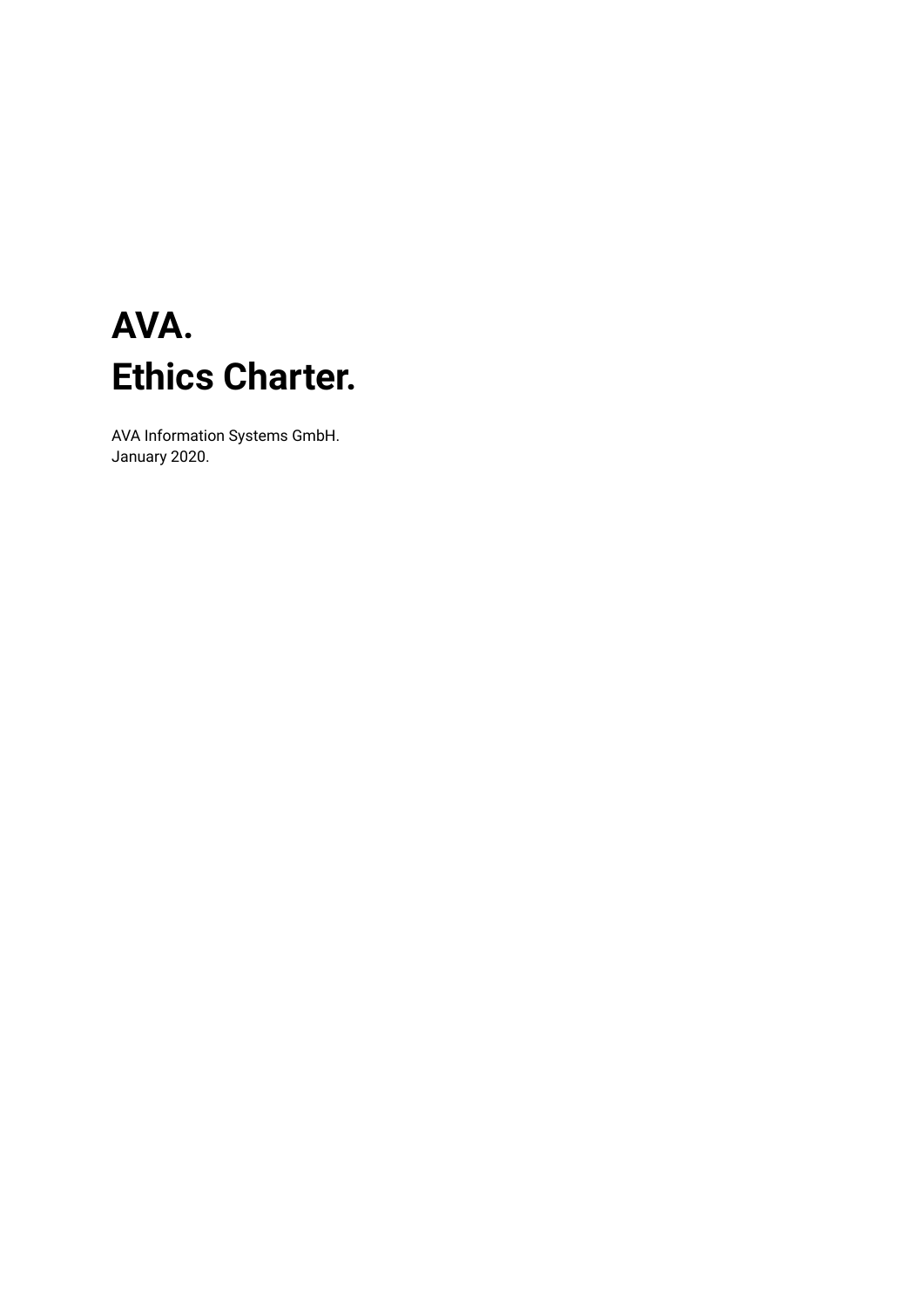## **AVA. Values and Ethics Charta.**

### **Humans come first.**

No matter how advanced and progressive our technologies, systems, methods, and algorithms may become, AVA is and will always be a deeply human endeavor.

#### **With power comes responsibility.**

Our decisions can be of existential relevance to our partners, customers, and users - to individuals, families, organizations, nations, and even the world. Our culture, as well as our processes, reflect this great responsibility.

### **Sustainably independent.**

Economic success and social impact are two sides of the same equation. In order to achieve our goals, we need independent access to resources. This is best achieved by creating solutions, services, and products of both immediate and long term value and relevance to our users and customers and  $-$  as a result  $-$  by being profitable.

### **Privacy by design.**

We are not amongst those claiming that the appropriate price for one's safety is one's privacy. Complying with the most strict regulation and legislation on data protection and privacy, AVA is setting new benchmarks in the world of big data and information.

### **Biased towards action.**

In our post-factual age, story and presentation sometimes seem to have more value than substance. But when it comes to personal and public safety, there is neither room for "failing forward" nor for a "fake it until you make it" mentality. We refuse to make promises we can not fulfill, so our partners, customers and users can rely on what we commit to.

### **Behaviors matter.**

In a world that tightly connected, values matter more than ever. One unthoughtful act can destroy billions in shareholder value, inspire millions to try a new product, disrupt industries or even spark revolutions. We believe that aligning behaviors to sustainable, human values and conducting business with integrity are therefore the key to and deliver maximum performance and long-term value.

### **Neutrality.**

By being objective and neutral at the same time, we refrain from taking sides of specific interest, group or faction. Therefore, we will supply unbiased and reliable information services to our users, regardless of whether these are security professionals, news broadcasters,, businesses, governments, institutions, or individuals.

**AVA's Ethics Charta complies with a range of regulations, guidelines, and principles as drafted by the European Union, the Federal Republic of Germany, and the United Nations. These are also accessible under <https://ava.info/ethics>**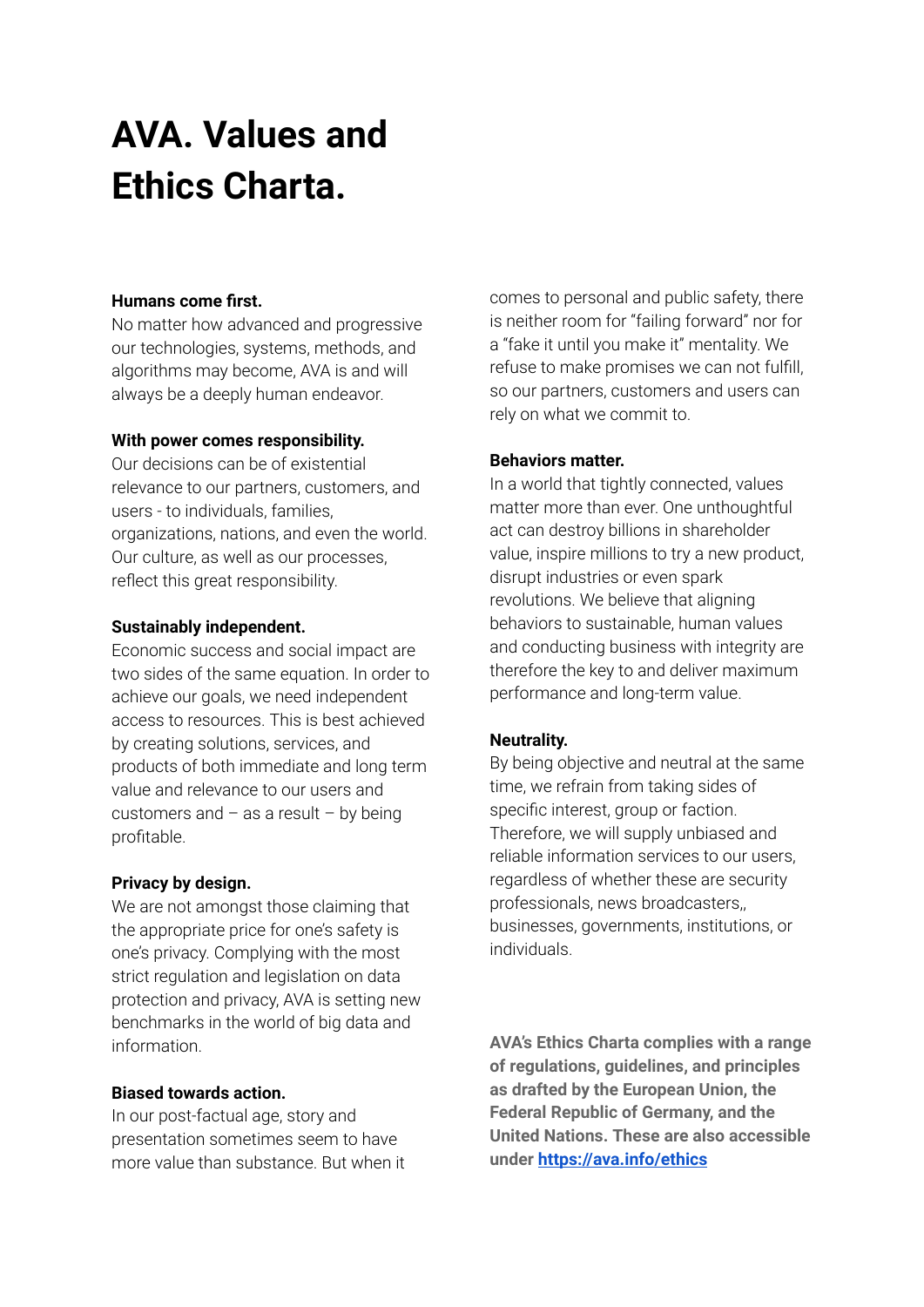### **AVA. AI for good.**

#### **Human agency and oversight.**

We ensure that our AI systems empower human beings, allowing them to make informed decisions and fostering their fundamental rights. At the same time, proper oversight mechanisms are established through appropriate human-in-the-loop, -on-the-loop, and -in-command approaches.

### **Technical robustness and safety.**

We ensure for our AI Systems to be resilient, secure, and safe, ensuring a fall back plan in case something goes wrong. In addition, we ensure our AI Systems to be accurate, reliable and reproducible. That way, we prevent unintentional harm.

### **Privacy and data governance.**

Besides ensuring full respect for privacy and data protection, AVA's data governance mechanisms ensure and take into account the quality and integrity of data, while ensuring only legitimised access to data.

### **Transparency.**

Traceability mechanisms ensure, that our AI systems and their decisions are explainable in a manner adapted to the stakeholder concerned. Humans are made aware, when interacting with our AI systems, and are appropriately informed of its capabilities and limitations.

### **Diversity, and non-discrimination.**

Unfair bias must be avoided to prevent negative implications, such as the marginalization of vulnerable groups, the prejudice and discrimination. Fostering diversity, our AI systems are therefore accessible to all, regardless of any

disability, and involve relevant stakeholders throughout their entire life circle.

### **Societal and environmental well-being.**

AVA's artificial intelligence systems should benefit all human beings, including future generations. Therefore we ensure, that operations are are sustainable and environmentally friendly. Here, we take into account the environment, including other living beings, and the social and societal impact is always carefully considered.'

### **Accountability.**

We put in place mechanisms to ensure responsibility and accountability for our AI systems and their outcomes. Auditability, which enables the assessment of algorithms, data and design processes plays a key role, especially in critical applications such as the ones run by or with AVA's AI Systems.

**AVA's principles on artificial intelligence and data science adhere to the "Ethics guidelines for trustworthy AI" by the European Union. These are also accessible under <https://ava.info/ethics>**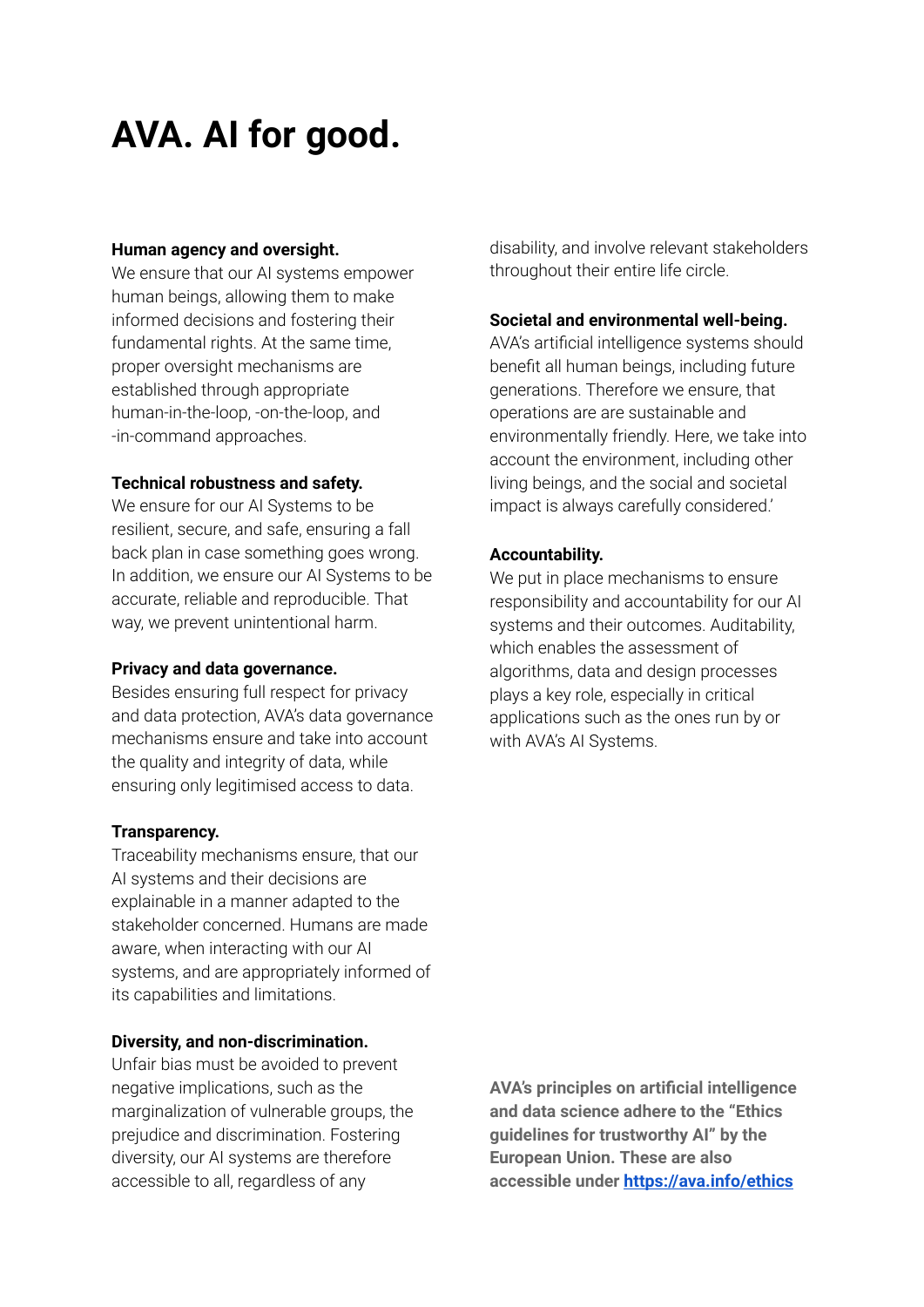## **Compliance with the law.**

At AVA, we comply with all applicable local, national and international laws and regulations wherever we do business.

Compliance with all applicable local, national and international laws and regulations wherever we do business is critically important to the success of our companies worldwide.

The violation of laws and regulations can have severe consequences, such as criminal convictions, fines and reputational damage.

All AVA managers are obligated to be familiar with the basic laws, regulations and corporate policies that are relevant to their areas of responsibility.

Comprehensive knowledge of applicable laws and corporate policy is especially important for those managers who, because of their specific functions or appointed positions, have a special responsibility for ensuring compliance. For example, Managing Directors, Managers in Compliance, Finance, Human Resources, Procurement, Legal, Audit, and Risk Management.

In specific countries, industries or markets as well as with specific business partners, stricter rules than those described in this Code of Conduct may exist. In such cases, employees should assume that the stricter standard applies.

**If there is any doubt whether a decision is legally sound, the appropriate person listed as contacts for AVA's Code of Conduct should be contacted for assistance and clarification.**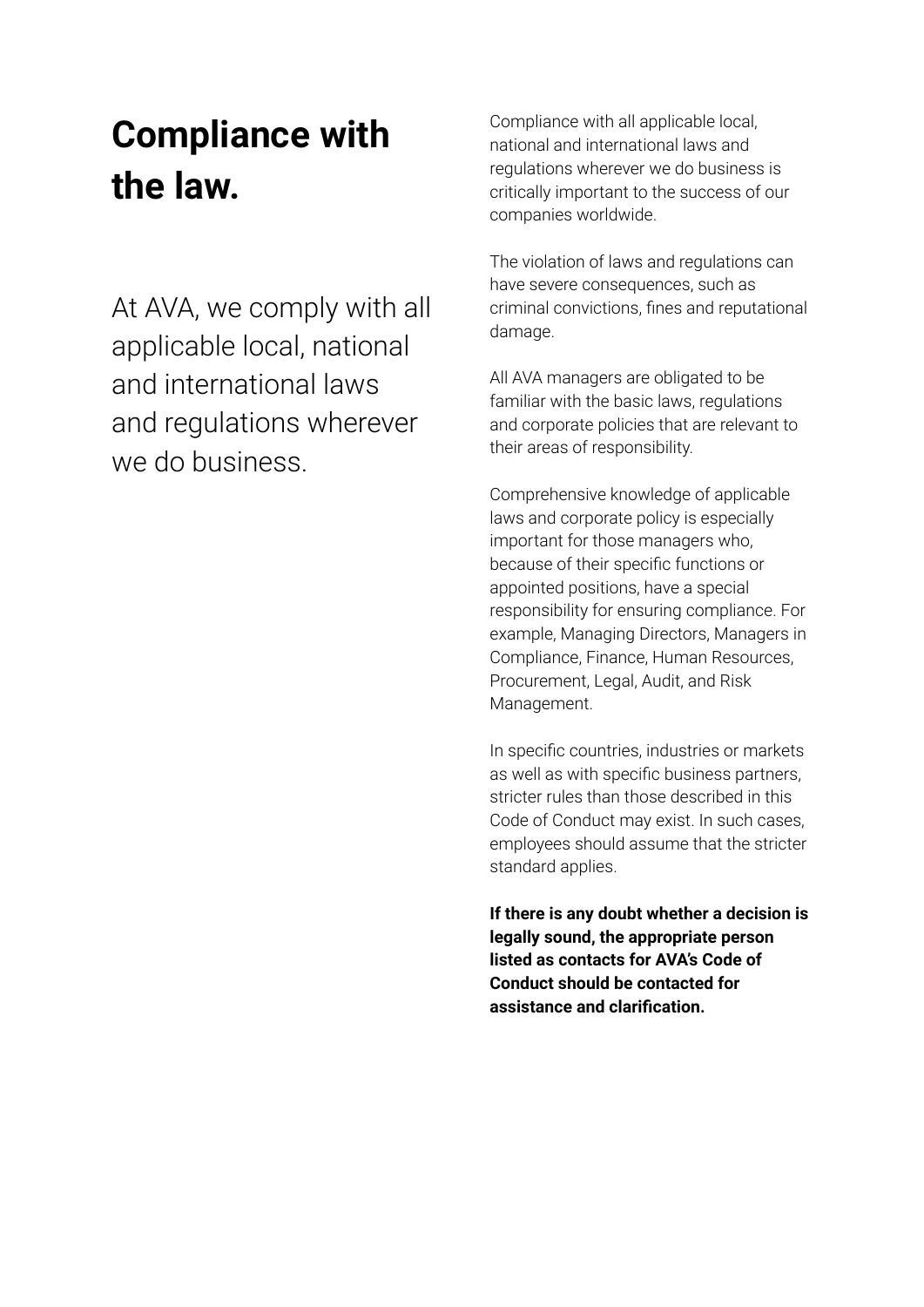# **Freedom to speak without fear of retaliation.**

At AVA, we encourage our employees to speak up freely and without fear of retaliation. Retaliation against employees who raise good-faith concerns about misconduct occurring in the company is prohibited.

Being able to speak freely helps to prevent misconduct, and to detect and correct it, should it occur. We therefore value an open work environment where employees can approach their supervisors or management to raise issues or voice criticism without any concerns.

Managers are responsible for encouraging open dialogue and for supporting their employees and addressing their concerns in a fair and impartial manner.

Intimidation or retaliation against employees who in good faith provide reports of suspected or actual misconduct must not be tolerated. Reporting misconduct "in good faith" means that an individual believes that what he or she is asserting is true, whether a subsequent investigation proves that report to be true or not.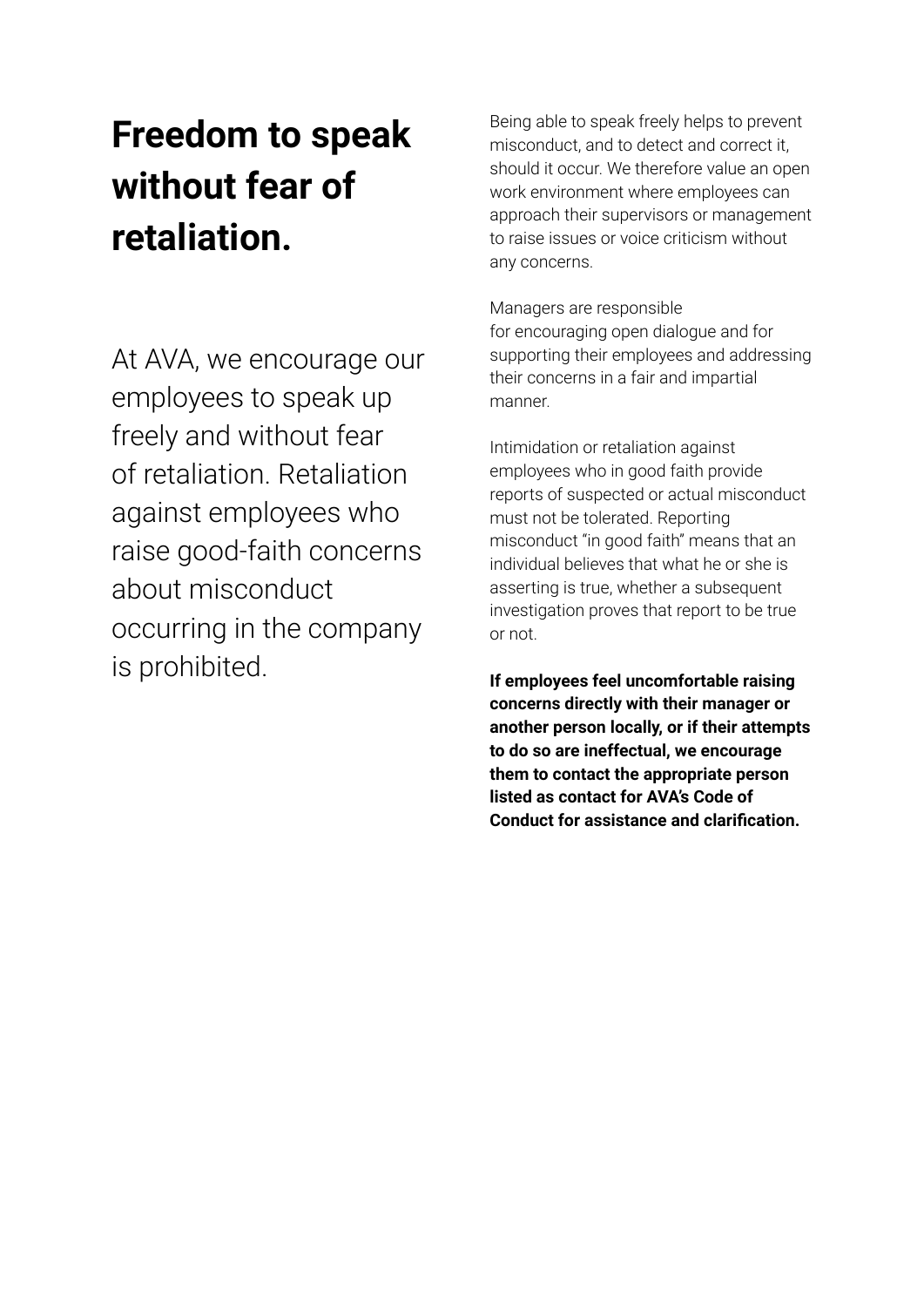## **Mutual trust and respect.**

At AVA, we treat each other in a mutually respectful and trusting manner and seek to create an environment that does not allow for discrimination.

Every individual is entitled to fair, dignified and respectful treatment. We are committed to equal opportunities and encourage a respectful and diverse workplace in which each individual's unique value is recognized and each person is treated with courtesy, honesty and dignity. Harassment, bullying or intimidation is prohibited.

All decisions with respect to recruiting, hiring, disciplinary measures and promotion as well as other conditions of employment must be administered free from any illegal discriminatory practices.

We do not tolerate discrimination against employees or applicants for employment because of race, national or ethnic origin, gender, pregnancy, marital or parental status, age, disability, religion or belief, sexual orientation or any other characteristic specified under applicable anti-discrimination law or company policy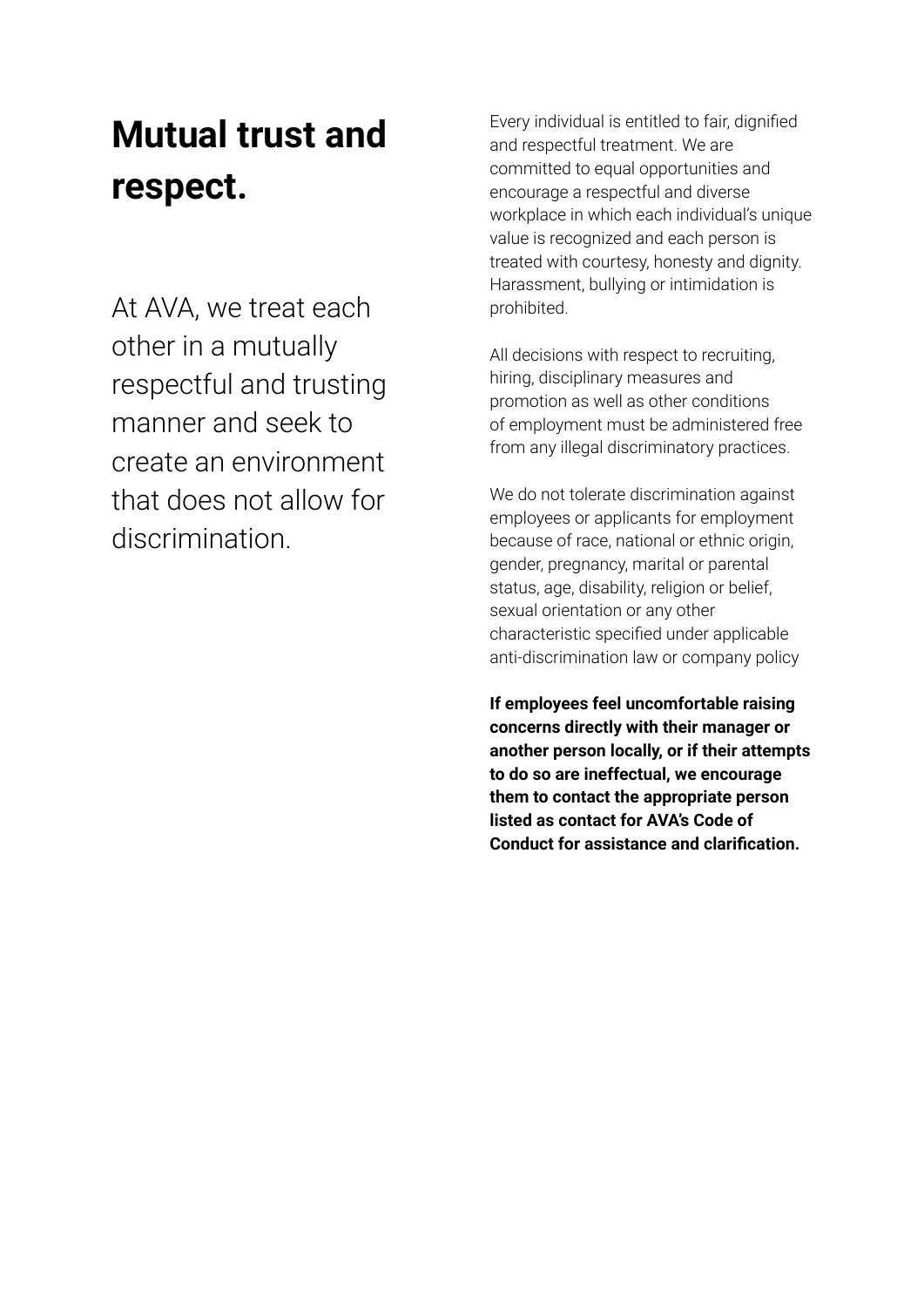# **Conflicts of interest.**

At AVA, we disclose potential or actual conflicts of interest in the workplace in a timely manner for proper review and resolution.

In our daily business we may be faced with situations in which a decision that is in the best interest of the company competes with our personal interests. Also, sometimes there seem to be conflicting perspectives on what is actually in the best interest of the company.

A conflict of interest can make it difficult for an individual to make impartial decisions that are in the best interest of the company.

Employees with a real or potential conflict of interest must disclose it to their manager or their company's senior management for prompt resolution.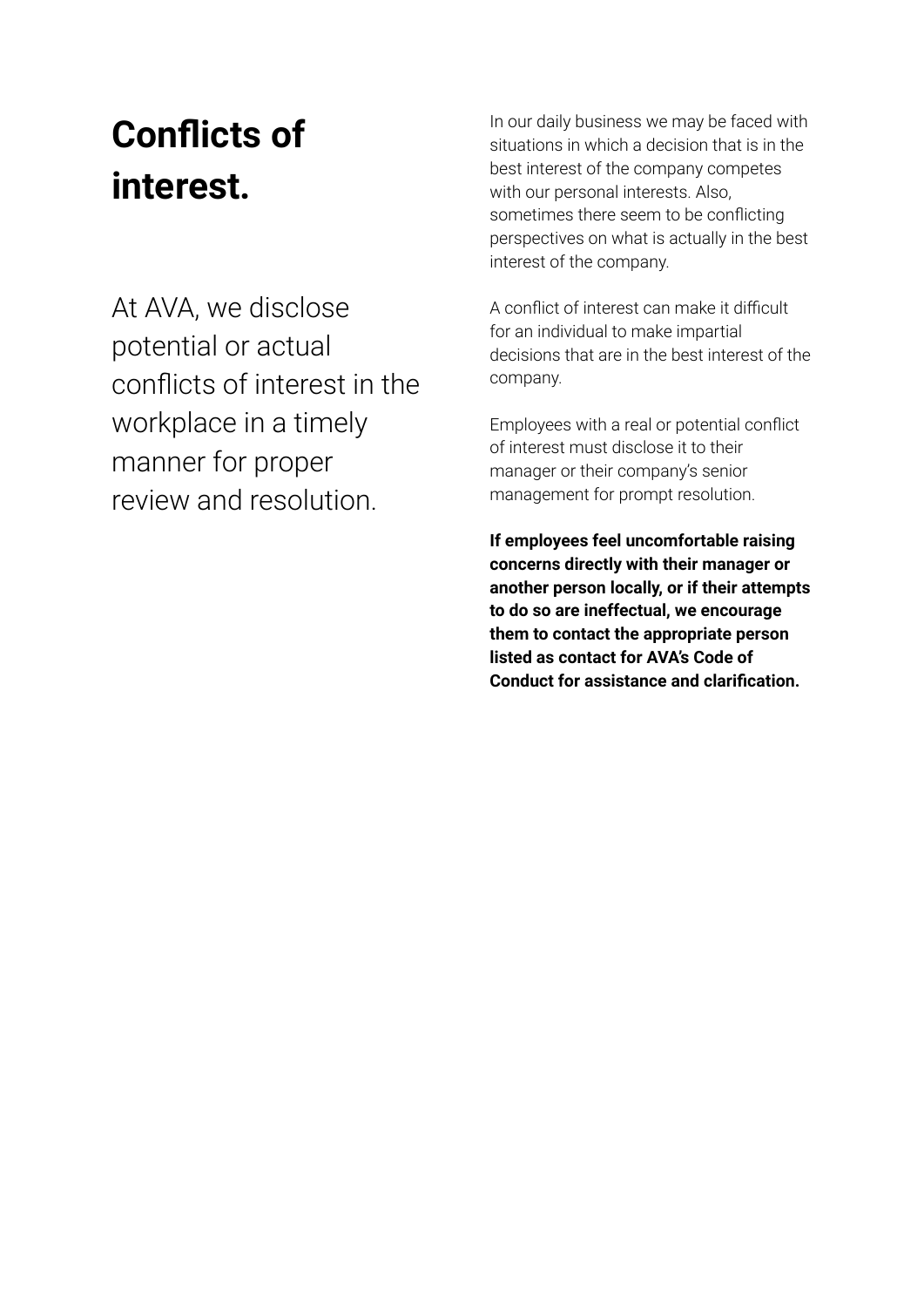# **Protection of company assets & anti-fraud.**

At AVA, we deal with company property, products and resources responsibly.

We value the responsible use and handling of any tangible or intangible company assets, such as products, work materials, IT equipment, or intellectual property.

Company assets should be used only for their intended business purposes and not for improper personal, illegal or other unauthorized purposes.

Every form of fraud is prohibited, regardless of whether company assets or third-party assets are affected. Adequate control measures should be in place to prevent any form of fraudulent activity, such as fraud, embezzlement, theft, misappropriation, tax evasion or money laundering.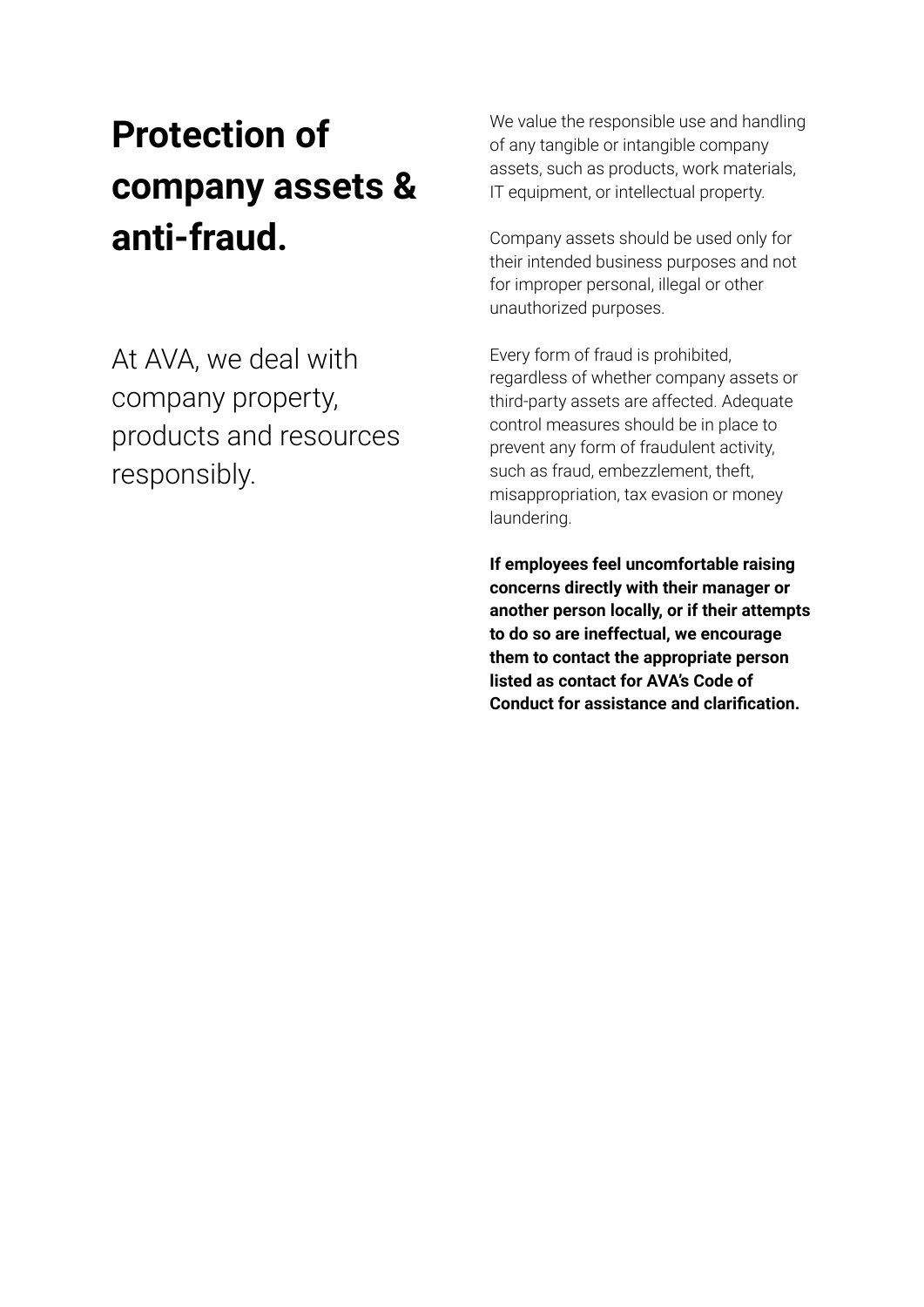### **Interactions with Business Partners.**

At AVA, we act with integrity in our dealings with others, and also expect our business partners to obey the law. Our business partners (e.g., customers, suppliers, agents and consultants) expect that they can rely on AVA as a partner that conforms to the law. This demands that we know our contractual obligations to our business partners.

We in turn take care that our business partners' practices are based on respect for the law.

National and international laws regulate the import, export or domestic trade of goods, technology, services, the handling of specific products, as well as capital movements and payments. Adequate procedures must be used to ensure that transactions with third parties do not violate current economic embargoes or regulations of trade, import or export controls, or regulations for the prevention of terrorism financing.

**If employees at AVA or our business partners feel uncomfortable raising concerns directly, we encourage them to contact the appropriate person listed as contact for AVA's Code of Conduct for assistance and clarification.**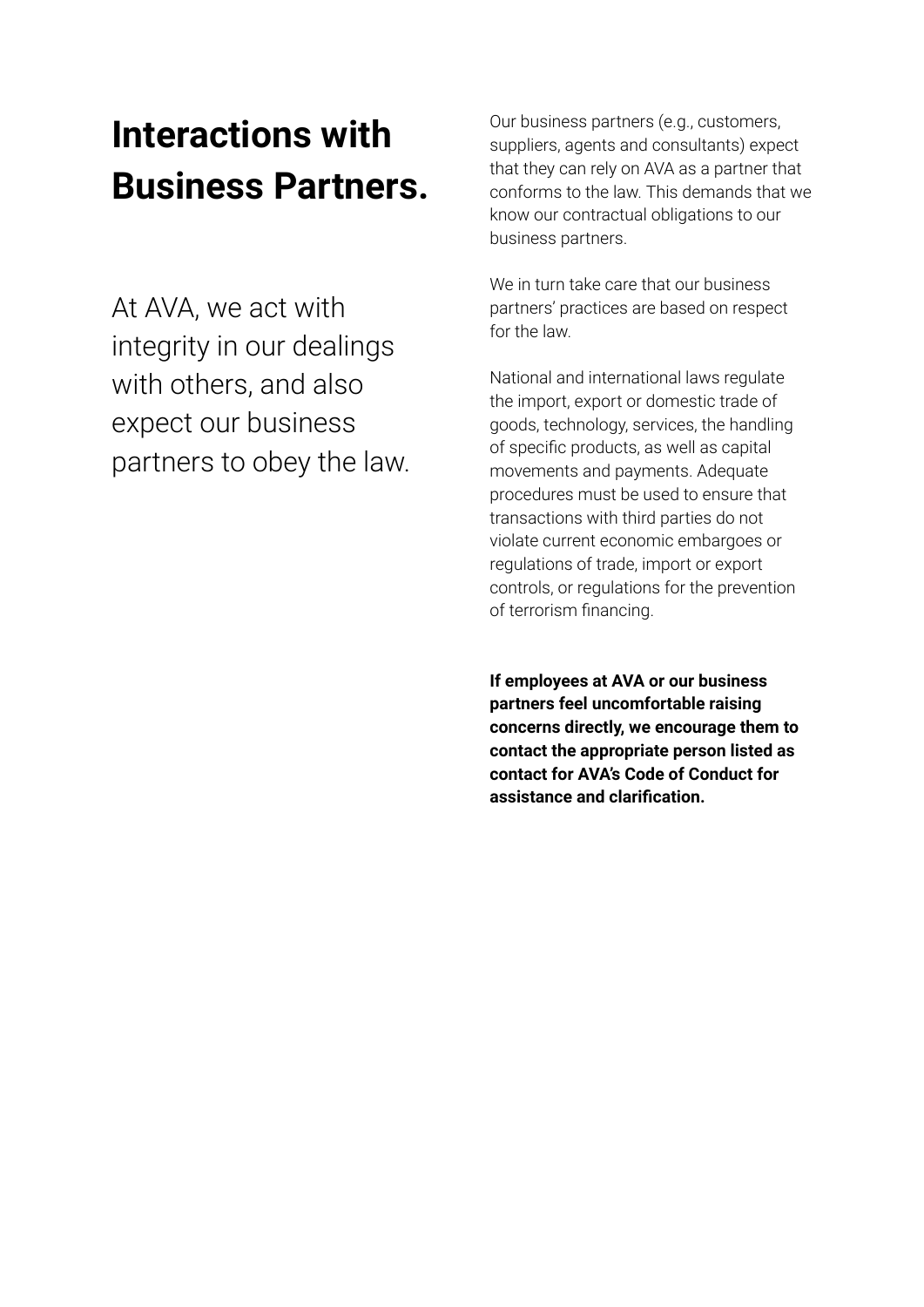# **Governmental and regulatory body relations.**

At AVA, we maintain proper and legally irreproachable relations with all government regulators and agencies. Business relationships with governmental bodies are often subject to particularly strict requirements. In all our dealings with government and regulatory agencies and officials, we conduct ourselves in an honest and transparent manner and act in compliance with applicable laws.

Dealings with governmental entities may occur in the ordinary course of business (obtaining licenses or approvals or entering into contracts), while engaging in political lobbying, or when responding to governmental or regulatory requests or inquiries of any nature (e.g., subpoenas, investigations, legal proceedings).

It is recommended that employees who receive any kind of governmental inquiry immediately contact their company's senior management and legal counsel for assistance provided by AVA management prior to taking further action in order to ensure compliance with all legal requirements.

**If employees feel uncomfortable raising concerns directly, we encourage them to contact the appropriate person listed as contact for AVA's Code of Conduct for assistance and clarification.**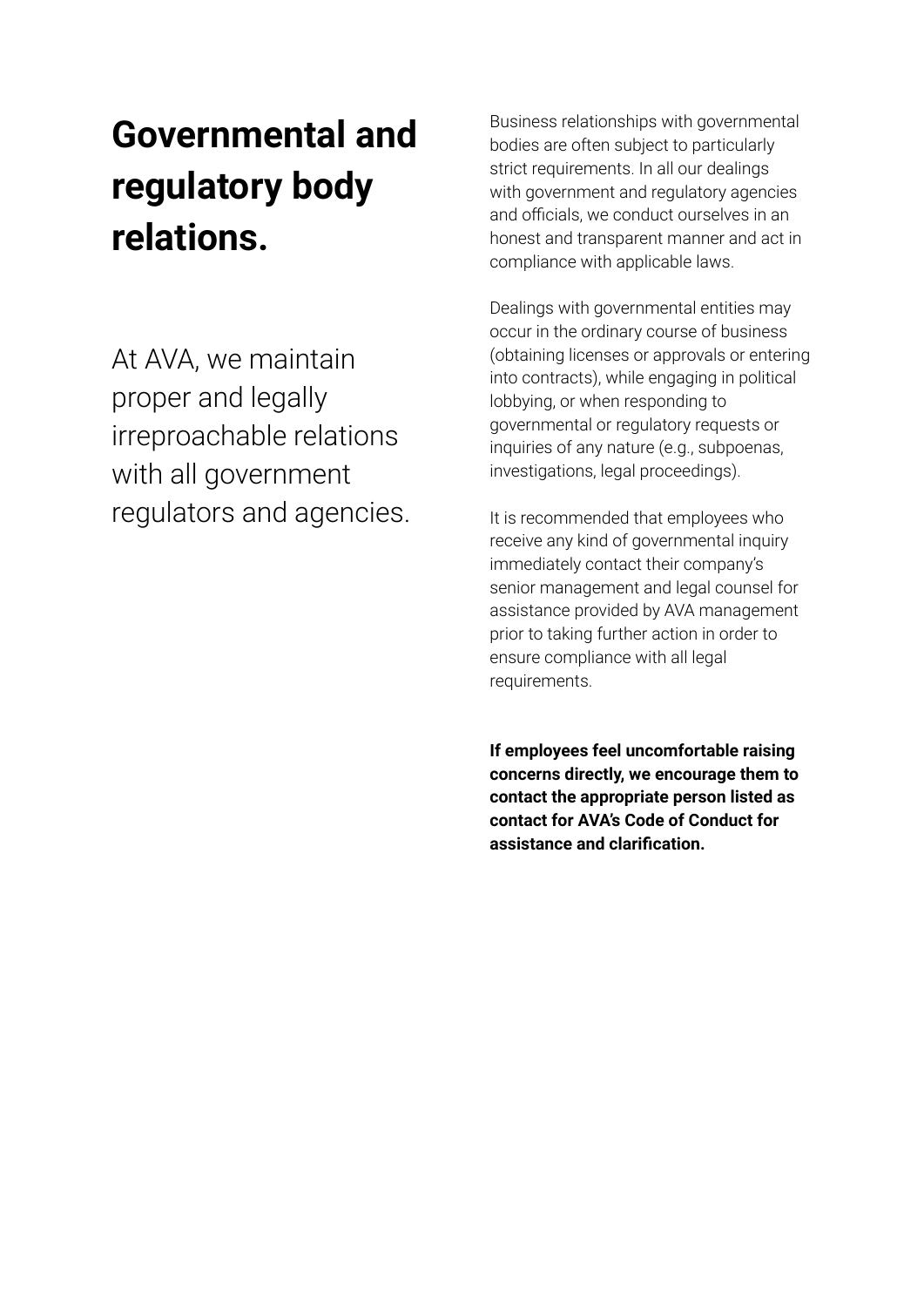## **Anti-corruption and anti-bribery.**

At AVA, we condemn all forms of corruption and bribery.

At AVA, offering or accepting a bribe, in any form, to or from any person in either the public or private sectors, is prohibited.

Reasonable and bona fide hospitality and promotional or other business expenditures, that seek to maintain cordial relations or present products or services, are recognized as a legitimate part of doing business.

Such advantages may, however, only be given or accepted if they serve a legitimate business purpose and do not serve to obtain or grant an improper advantage.

The advantage may not have an unreasonably high value and may not exceed the limits of customary business practice or the recipient's normal standard of living. Generally, public officials should not be offered any advantages.

Caution should be taken when requests or offers are made for sponsorship or a "charitable contribution" to ensure that it is not a request for or offer of bribery in disguise.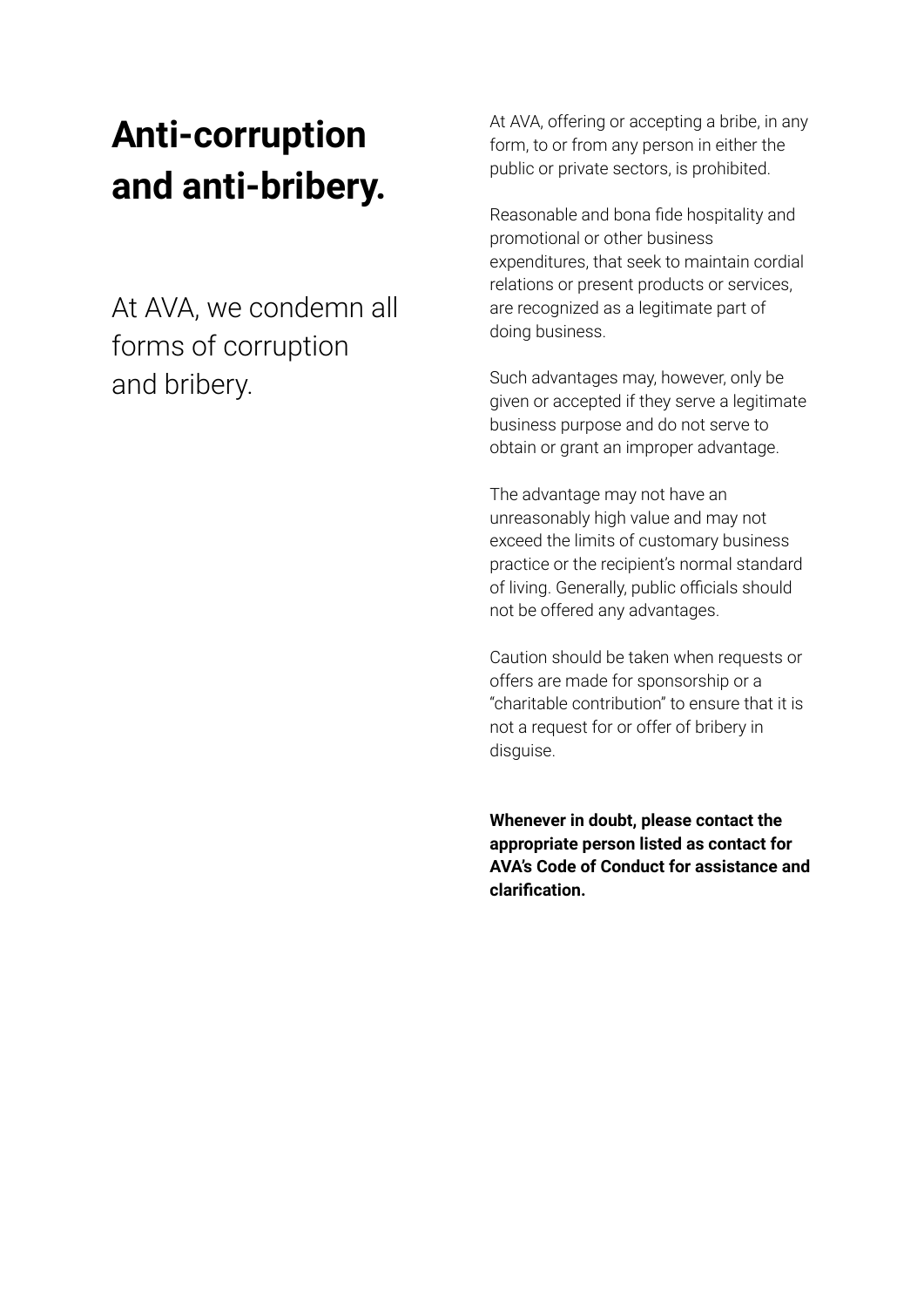### **Fair competition.**

At AVA, we comply with applicable antitrust and competition laws and consult expert company counsel on antitrust and competition issues.

In virtually all countries, laws prohibit relationships or arrangements with competitors, suppliers, distributors or dealers that may interfere with competition in the marketplace.

Such legal prohibitions apply to a wide range of activities, including price fixing, allocations of customers or sales territories between competitors, anti-competitive boycotts and other unfair methods of competition.

We are committed to fair competition and compliance with these laws.

Also, we encourage employees and our partners to make AVA management aware of unfair competition or market behavior by other market players.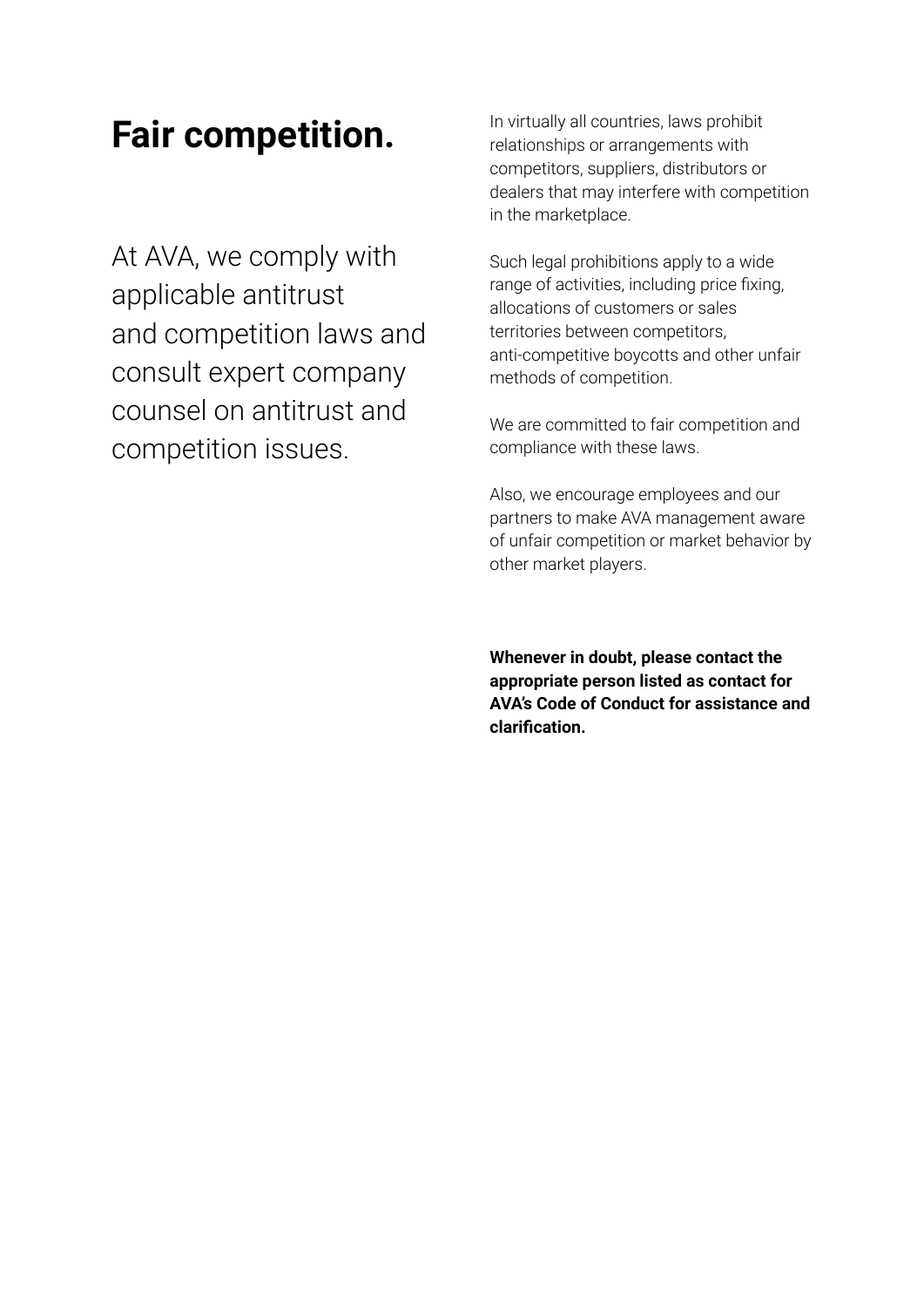# **Independence of intelligence gathering, data analysis, and distribution.**

At AVA, we protect our independence and neutrality.

The independence and neutrality of our intelligence and information gathering, data analysis, and distribution is the foundation of activities.

We are aware of and treat with care the responsibility that we, as distributors of potentially critical information and sometimes even opinion makers, have toward the public, societies, organizations, and individuals.

We do not exert political or any other form of inappropriate influence on intelligence and information gathering, modeling of algorithms, alerting, reporting and do not succumb to external political or economic influence.

We protect our independence, objectivity and neutrality, particularly when it comes to the interpretation of incidents, reports, and risks.

Analysts and editorial staff are committed to respecting the privacy and adhere to the highest standards in regards to responsible treatment of information, opinion and images.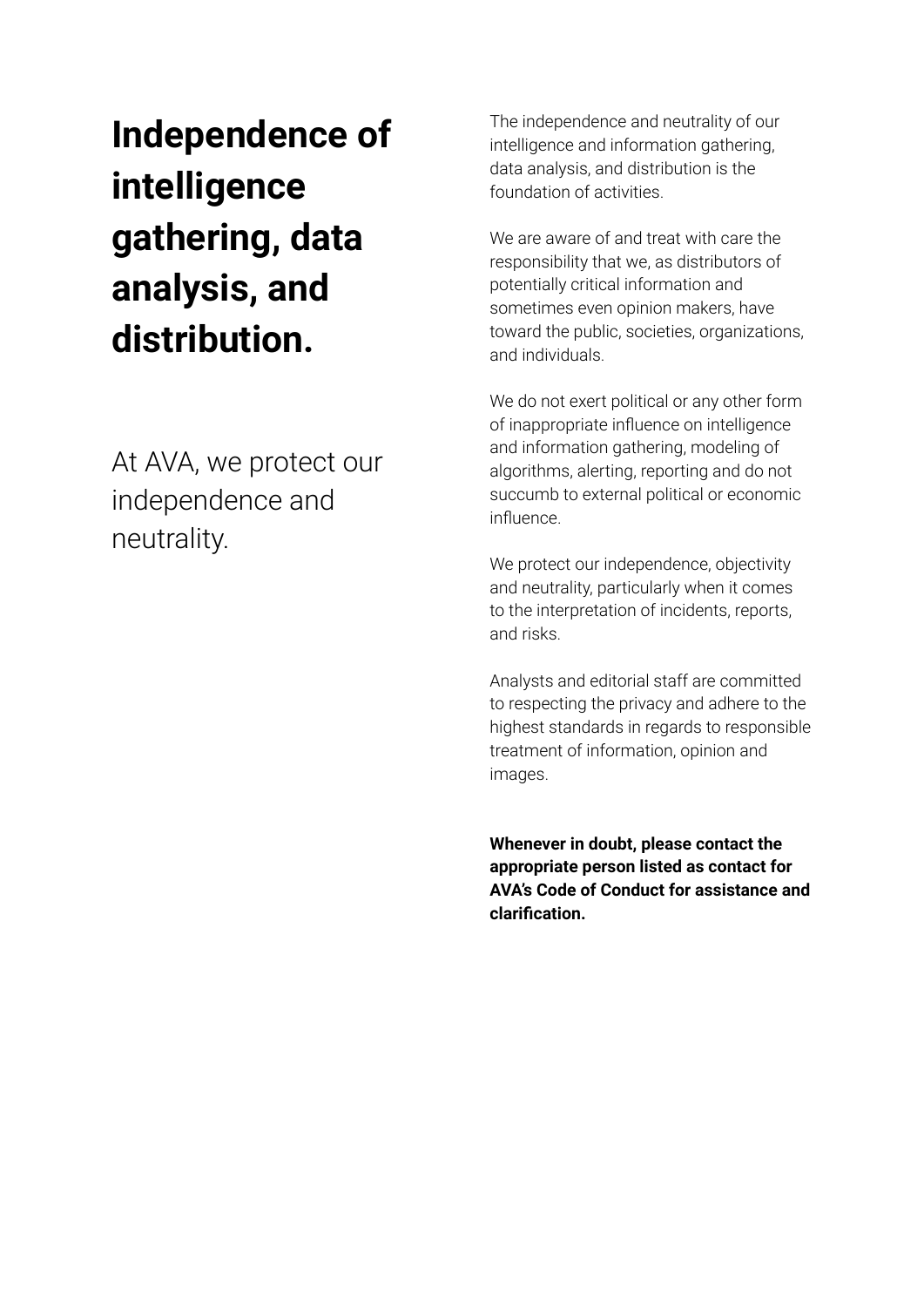# **Intellectual property protection.**

At AVA, we respect and protect all forms of intellectual property and protected content.

As an information and data analysis company, the protection of intellectual property is of particular importance for our business.

Protected intellectual property includes any products of the human mind irrespective of their commercial value. This includes, but is not limited to, literary works, films, television and radio programs, visual works and software that is protected under relevant laws (copyright, trademark, patent) or by trade secret.

Intellectual property infringement includes, but is not limited to, the display, distribution or performance of copyrighted material without permission and the creation and distribution of unauthorized copies of protected intellectual property.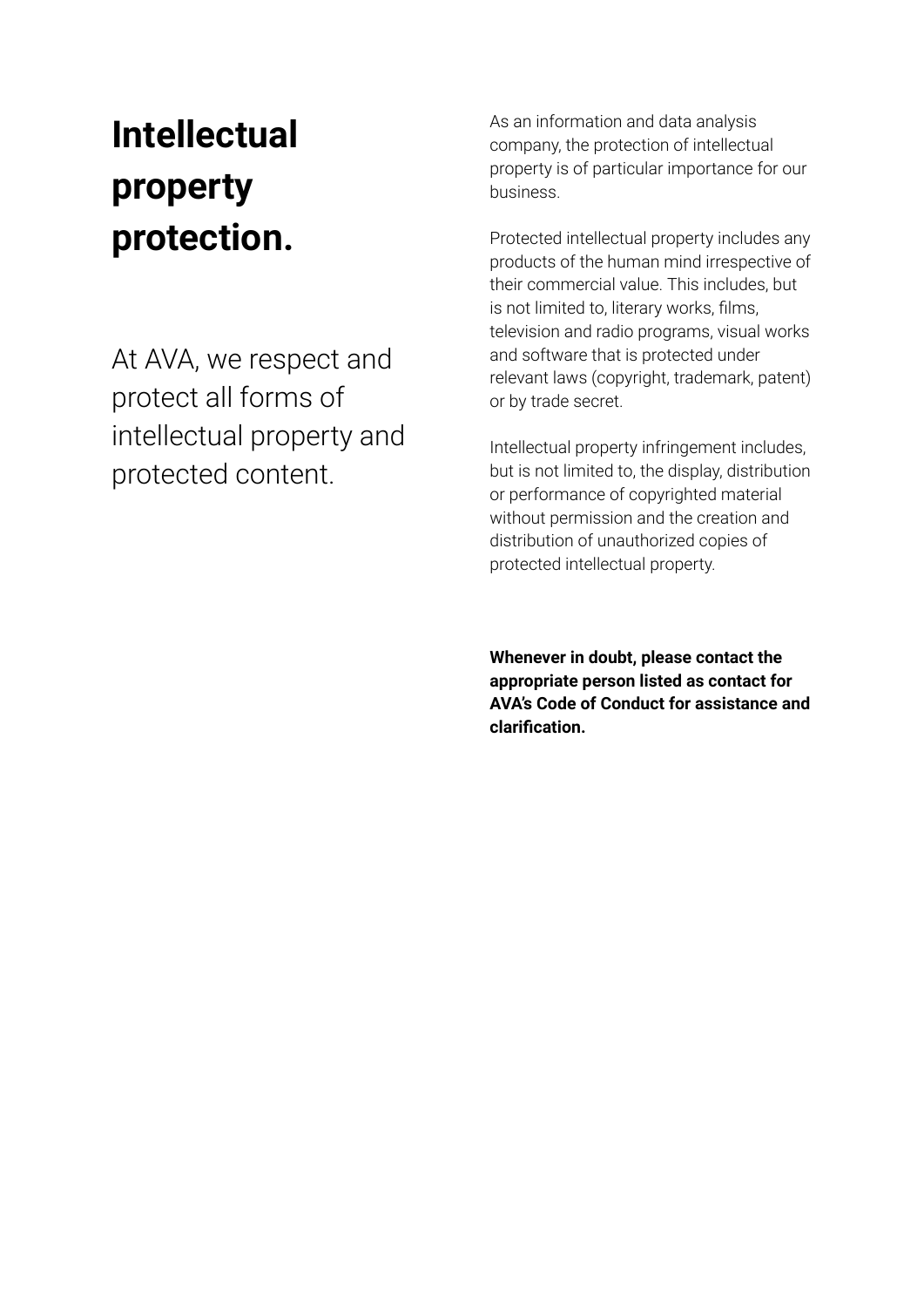## **Data privacy and protection.**

At AVA, we collect, retain, use and transmit personal data and information in compliance with applicable law and policy.

When we collect, retain, use or transmit personal data (e.g., names, addresses, phone numbers, dates of birth, health information) relating to employees, or customers or other third parties, we do so with great care and sensitivity and in compliance with applicable law and policy.

Personnel involved in the collection, retention, use, or transmission of personal data receive advice and support from the responsible legal departments and corporate data protection officers.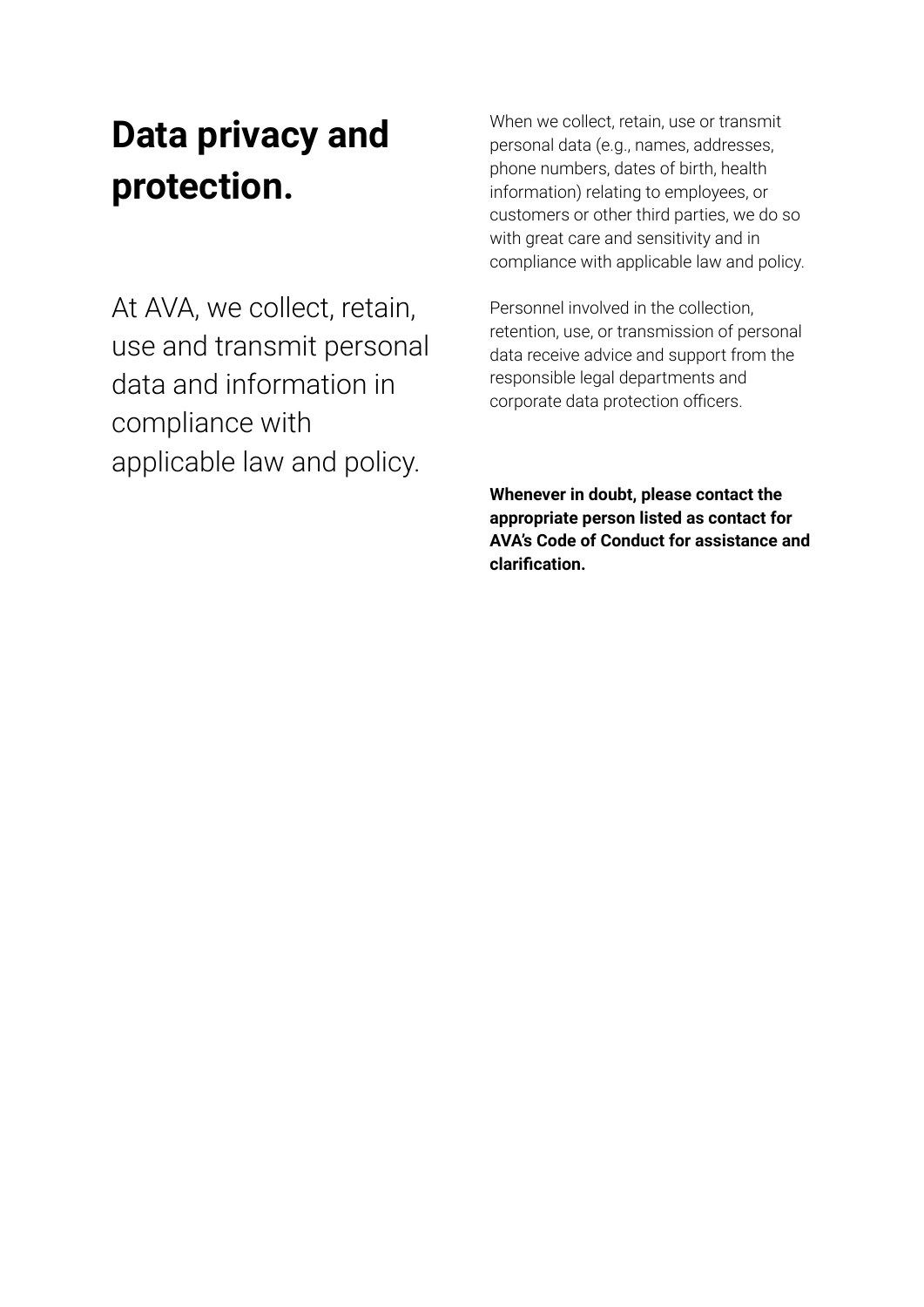### **Financial integrity.**

At AVA, we conduct our business and manage recordkeeping and financial reporting with integrity and transparency. All transactions and records relating to our business must be maintained and handled accurately and appropriately. All transactions, assets and liabilities must be properly documented and recorded in accordance with AVA's financial reporting guidelines and legal requirements.

Maintaining recordkeeping integrity requires applying high standards of accuracy, completeness and accountability in all business dealings.

Financial accounts, documents, contracts, and other company information may not knowingly include incorrect or misleading entries. Any balance sheet manipulation is prohibited.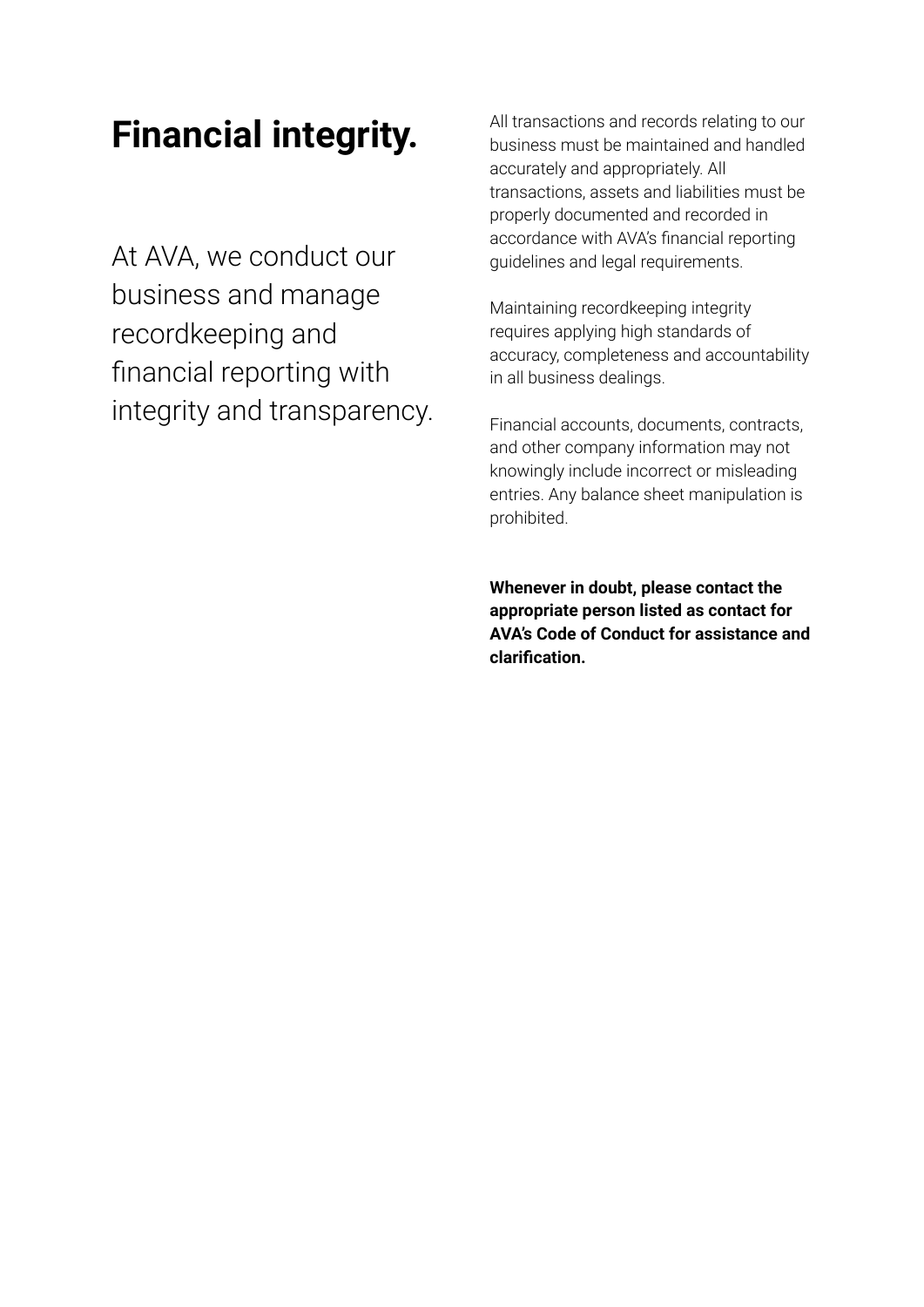# **Information technology use and security.**

At AVA, we make proper use of information technology and help protect our systems and equipment against internal and external threats.

In our daily business we use information technology and process data on a regular basis. This requires appropriate security practices (password protection, approved technology and licensed software) to protect intellectual property and personal data. Ignoring appropriate security practices can lead to serious consequences, such as data loss, identity theft or copyright infringement.

Because of the dissemination speed, easy replication and practical indestructibility of digital information, great care needs to be exercised in what is e-mailed, recorded as voicemail, attached or downloaded.

We commit ourselves to using workplace-related IT systems for legitimate business purposes and not for personal uses that are unreasonable or improper, or for unethical or illegal activities.

All employees need to be aware that workplace-related IT systems in all forms constitute company property.

We have an obligation to take proper measures to protect IT systems against internal and external misuse or threats (such as misusing assigned passwords or downloading inappropriate materials from the internet). We should seek the advice of IT personnel whenever we have a question or concern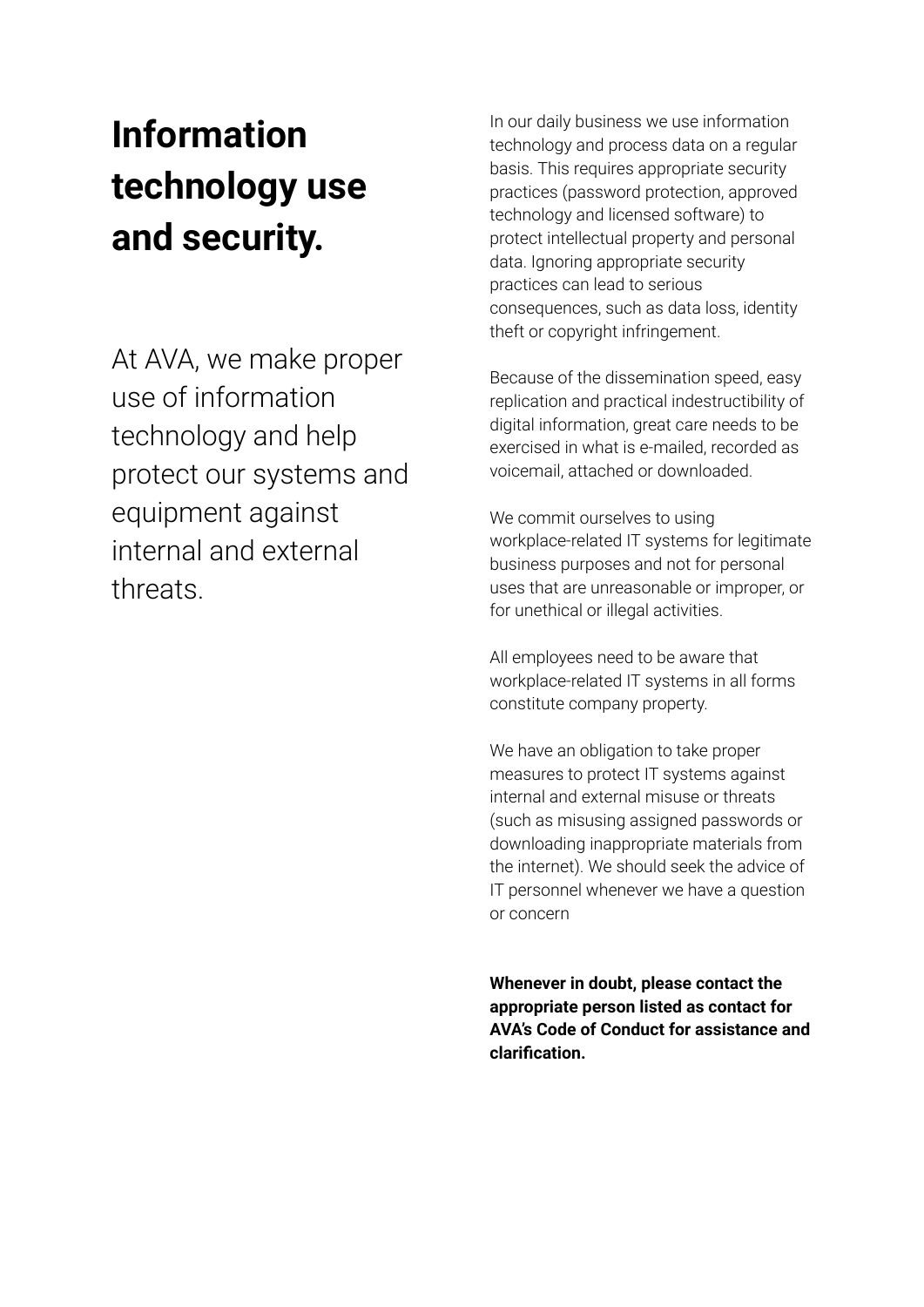## **Confidentiality and public relations.**

At AVA, we protect confidential information from unauthorized disclosure and use. We protect the reputation of our company in our public statements.

Confidential information is information that is intended for the named recipient(s) only, not for internal dissemination or external release. It may involve records, reports, contracts, financial and personnel data, investigations, lawsuits, creative work, intellectual property, or new business plans or products, and may appear in many different forms (digital, physical, etc.).

Discussing confidential information in public places or engaging in unauthorized sharing of company or customer information with third parties — for example, with the media or the competition — constitutes a breach of confidentiality and may constitute a violation of applicable antitrust laws.

Employees with access to especially sensitive information (financial, human resources, legal, new product development, insider information on other companies, etc.) must observe strict confidentiality even with colleagues, and should seek legal advice before disclosing any such information to third parties. In such instances, it is important to evaluate whether to enter into confidentiality agreements.

When using social media we are aware of our responsibility to our company's reputation. We do not share confidential or sensitive company information and respect the privacy of our colleagues and business partners.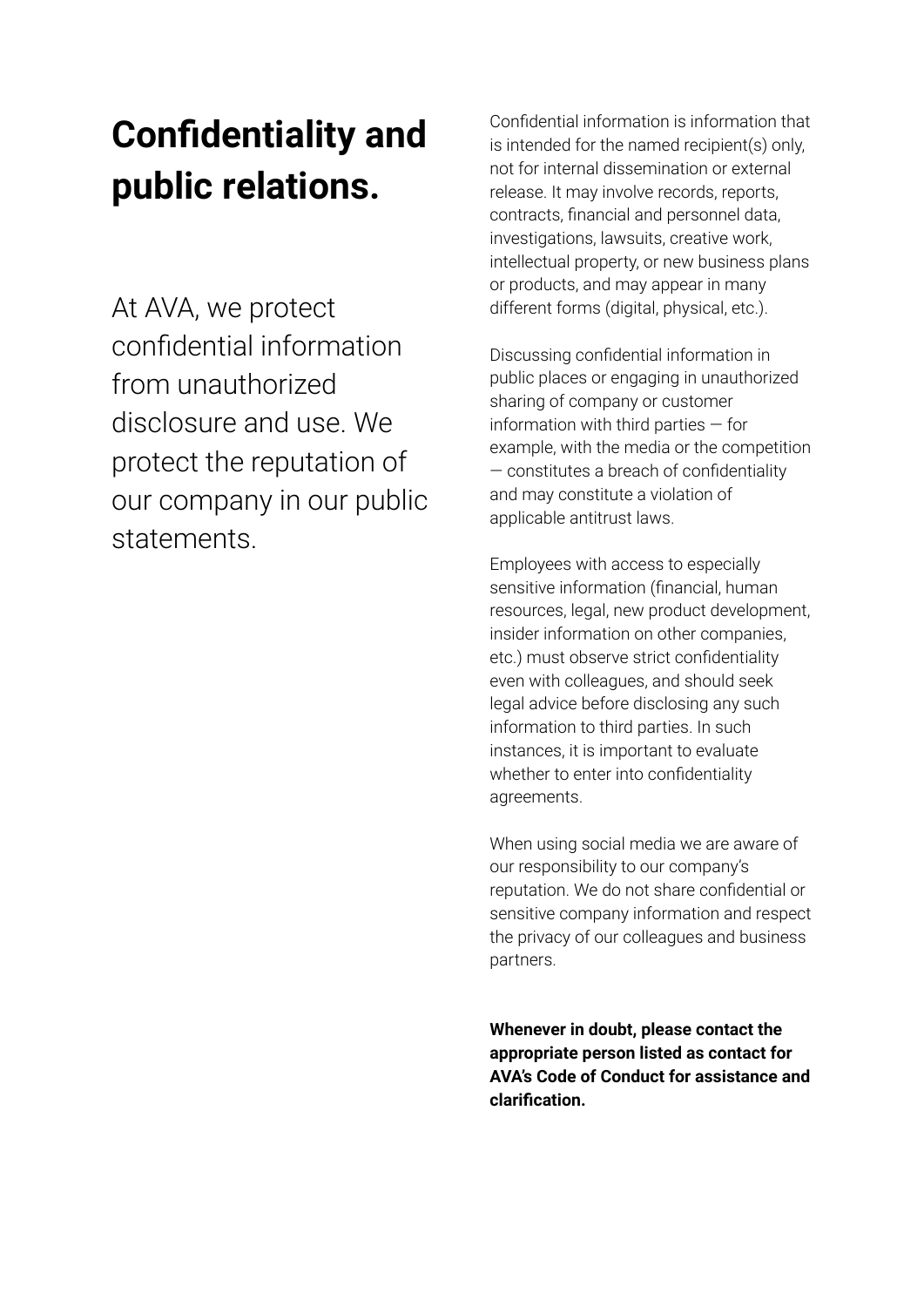# **Human rights, health, and environment.**

At AVA, the respect for human rights and the protection of health and the environment, are integral parts of our corporate responsibility. Also, ensuring fair working conditions is an integral part of our corporate culture.

We respect the dignity and individual rights of employees and third parties with whom we have business relations.

We uphold both the right to freedom of association and the right to engage in collective bargaining in accordance with applicable laws and regulations. We condemn forced or child labor and any form of exploitation or discrimination and strictly comply with applicable laws.

We strive for environmentally responsible procurement and use of natural resources (energy, water, materials and land) in the production and distribution of our products and the performance of our services.

We will provide a healthy and safe workplace for our employees by complying with all applicable health and safety laws and standards. Managers in particular must ensure that appropriate health, safety and security practices and safeguards are in place to comply with applicable laws and management standards.

We comply with legal requirements for the protection of fair working conditions, including those regulating compensation, working hours, and privacy.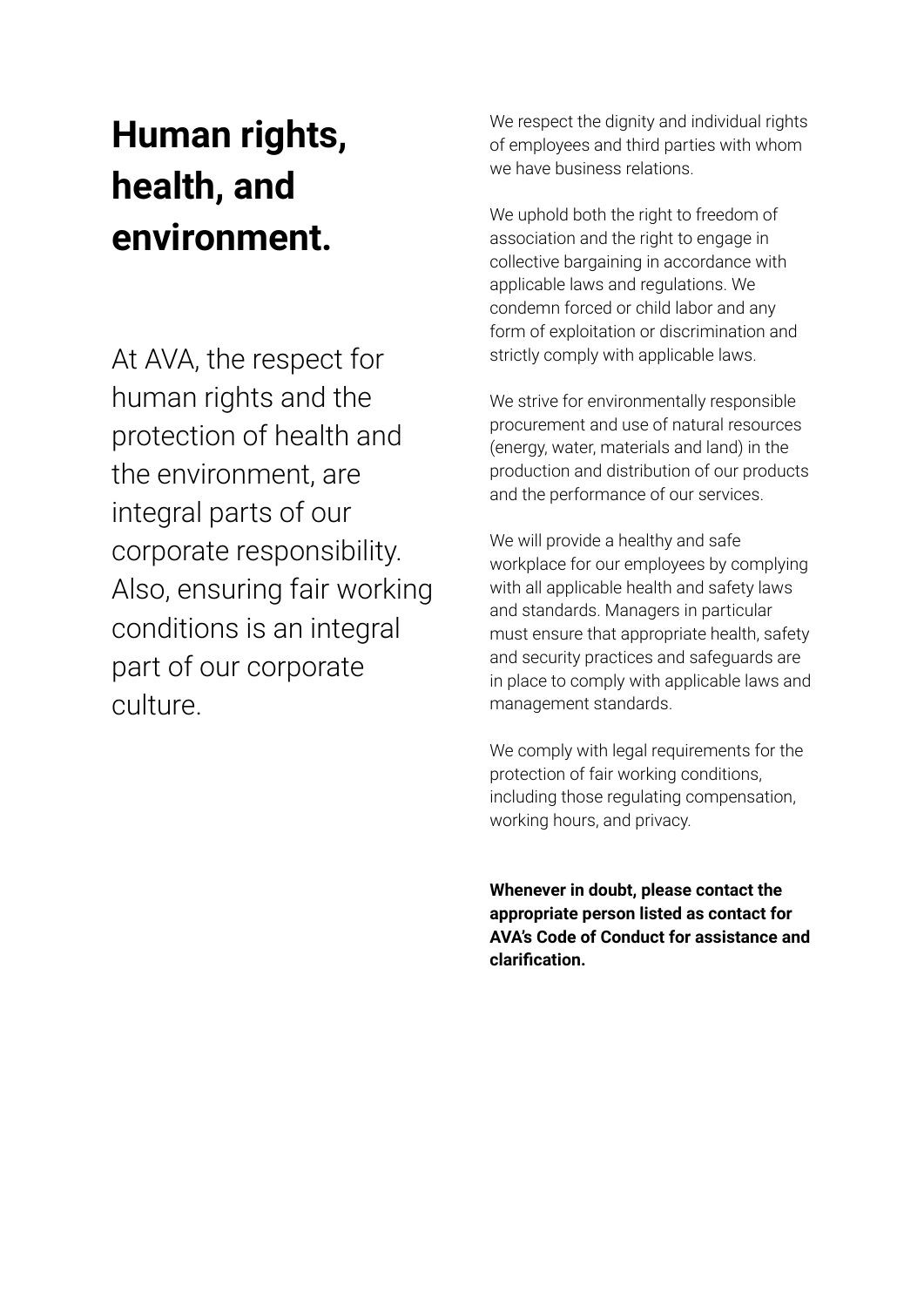# **Decision-making guide in case of uncertainty or doubt.**

If you are ever uncertain about whether a particular action or decision is in accordance with the given requirements, then consider asking yourself the following questions:

Is my action or decision legal and consistent with company policies?

Can I make an impartial decision that is in the best interest of the company and free from any competing personal interests?

Can I make the decision in good conscience?

Would I feel comfortable if my action or decision were made public? Would my decision hold up to scrutiny by a third party?

Am I confident that my action or decision will not hurt our company's reputation?

**If you can confidently answer yes to each of these questions, it is likely that your action or decision is appropriate. Should you have any doubts regarding one of these questions, then do not act or make a decision without first seeking qualified advice from AVA Management.**